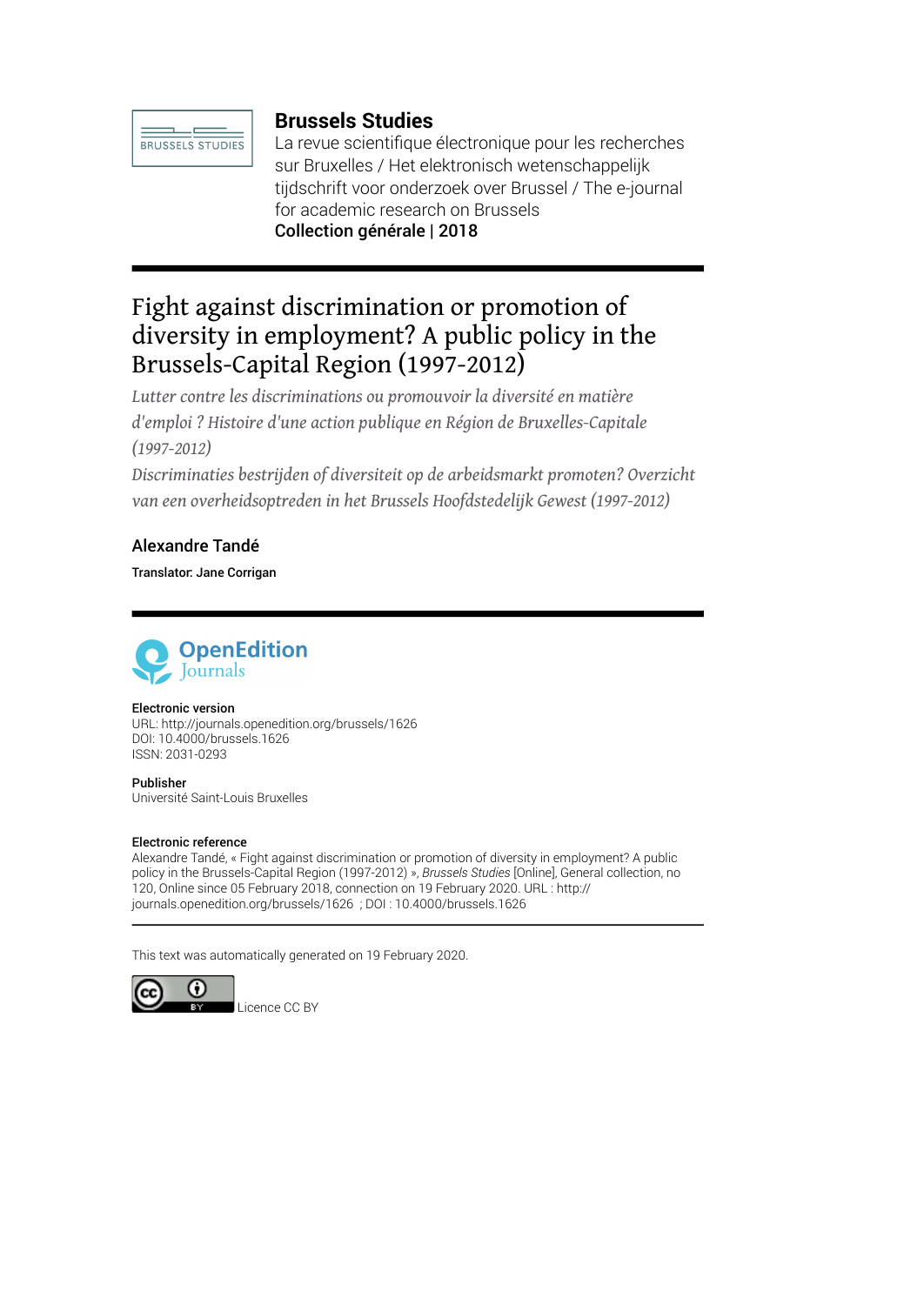# Fight against discrimination or promotion of diversity in employment? A public policy in the Brussels-Capital Region (1997-2012)

*Lutter contre les discriminations ou promouvoir la diversité en matière d'emploi ? Histoire d'une action publique en Région de Bruxelles-Capitale (1997-2012)*

*Discriminaties bestrijden of diversiteit op de arbeidsmarkt promoten? Overzicht van een overheidsoptreden in het Brussels Hoofdstedelijk Gewest (1997-2012)*

# Alexandre Tandé

Translation : Jane Corrigan

# AUTHOR'S NOTE

This article is the result of doctoral research carried out between 2009 and 2013, which received financial support from the Brussels Region (Innoviris) and Université libre de Bruxelles.

# Introduction

1 For the first time, a study carried out at the end of the 1990s highlighted the systemic nature of employment discrimination in Belgium. Despite the same level of training and experience, applicants of foreign origin are recruited less often by employers in the private sector [Arrijn, Feld and Nayer, 1997]. In Brussels – a city-region characterised by a high level of unemployment and a large immigrant population – these results have a strong impact. In order to fight against ethnic discrimination in hiring, the regional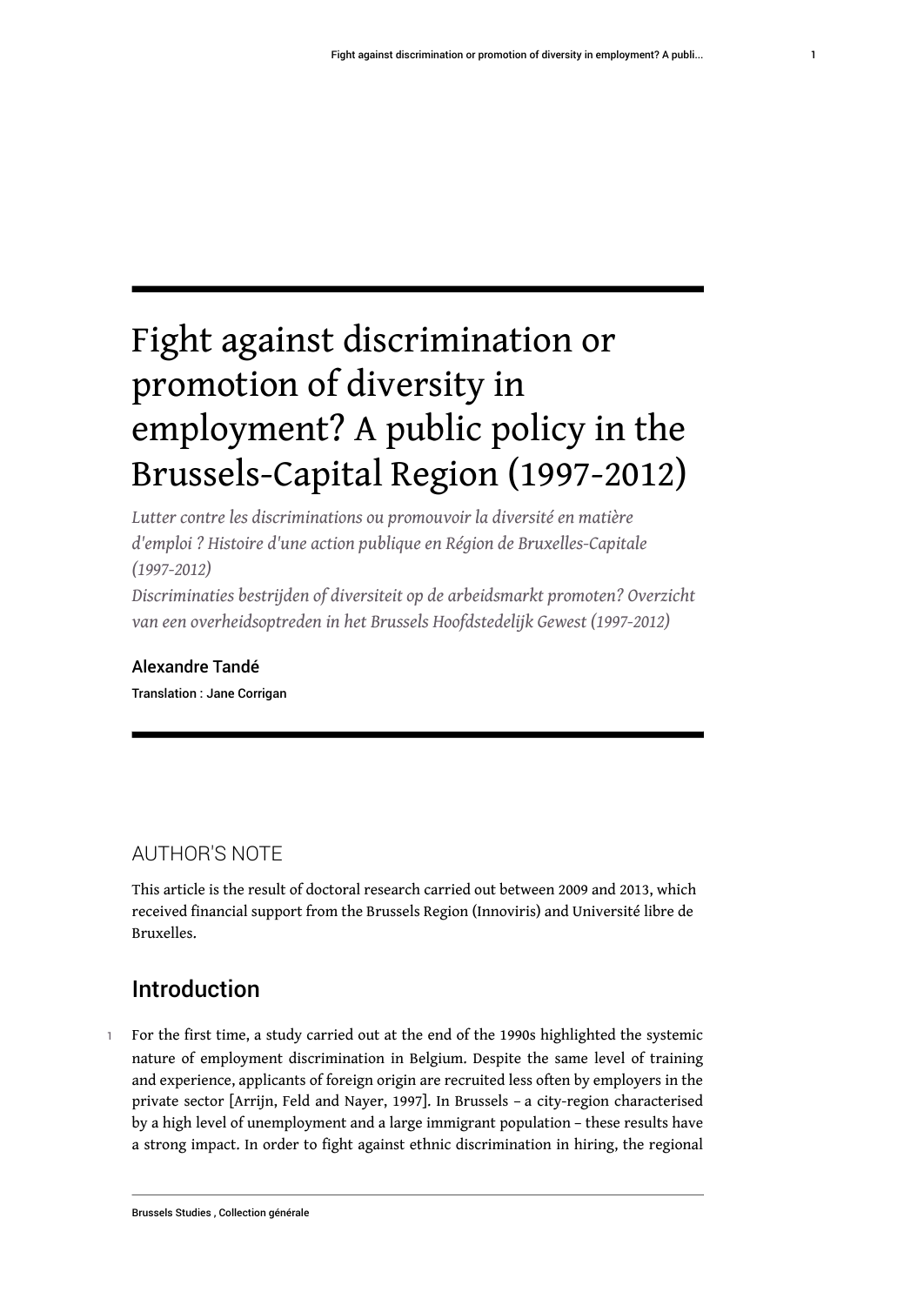government and social partners took action to raise awareness among the economic sectors, employment agency staff and job applicants. A few years later, however, a second study pointed out the persistence of the problem [Martens and Ouali, 2005]. For the Brussels public authorities, these results conveyed the ineffectiveness of their action, and new instruments were created in order to intervene directly at company level (Diversity Charter, Plan and Label). This involved convincing companies of the benefits of the proper management of the diversity of their staff, in particular in terms of performance and image. At the same time, references to the problem of discrimination and the legal framework sanctioning these practices became more discreet.

- 2 In Brussels, as in other contexts, the professionals in these areas often present the fight against discrimination and the promotion of diversity as the two complementary dimensions of a single policy: the "two sides of the same coin". The history and implications of these two approaches are different, however, and the link between them is not necessarily obvious. This article recounts the history of the Brussels policy in this area, by examining in particular the connections as well as the tensions between these two objectives. After presenting the context in which this policy emerged and the actions in its experimental beginnings (Section 1), we shall discuss its transformation in the mid 2000s. This policy was consolidated in particular with the inclusion of new measures in the regional law and the establishment of a Brussels unit of consultants in the area of diversity (Section 2). However, the promotion of diversity also constitutes a change in strategic direction, seen at two levels: the relationship to law and the targets of this public intervention (Section 3). As regards implementation, the impact of the main measure of this policy – the Diversity Plan – also reflects this evolution (Section 4).
- 3 In a social and historical perspective, a qualitative study was conducted to recount the progress of this public action over a period of fifteen years. The analysis is based on oral sources (semi-structured interviews conducted with stakeholders associated with the regional policy: political cabinet, regional administration, employer organisations and trade unions) and a corpus of documents. In this article, the subject is based in particular on the archives of the Territorial Employment Pact of the Brussels Region (minutes of meetings, activity reports, strategic notes, press articles). For their part, the data related to the implementation of Diversity Plans come from an evaluation mission carried out at the behest of the Territorial Pact [Tandé, Desmarez and Crosby, 2012], and whose methodology is specified at the beginning of Section 4.

# 1. The beginnings of the Brussels policy for the fight against employment discrimination (1997-2004)

### 1.1. The ILO study and the importance of its results in the Brussels context

4 In the 1990s, the International Labour Office (ILO) carried out a series of studies in Europe to measure the influence of ethnic origin on the recruitment processes of private companies. In Belgium, the study was financed by the Federal Science Policy office. It was conducted by researchers at *Université libre de Bruxelles* (ULB), *Université de Liège* (ULG) and *Katholieke Universiteit Leuven* (KUL). The approach was based on the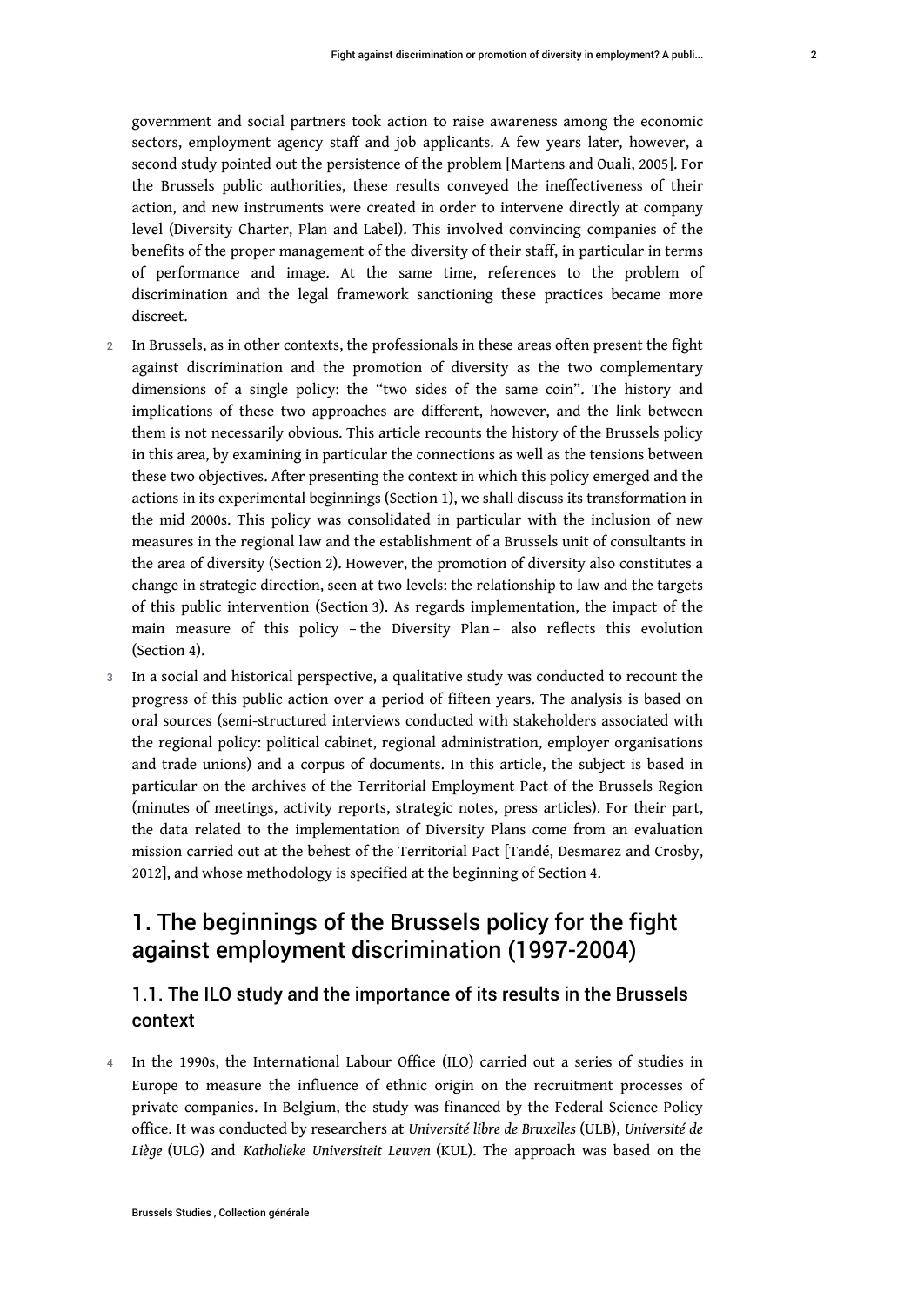experimental method of situation testing: for each job offer tested, two young job seekers applied at the same time, each with a curriculum vitae which was equal in terms of experience and education level. The only deliberately different element was their national origin – Belgian for the first, Moroccan for the second. By making a systematic comparison of the way in which the recruiters reacted to each pair of applicants, the researchers established the structural character of the discrimination, in spite of the legal framework which prohibited these practices [Arrijn, Feld and Nayer 1997]. For the first time in Belgium, an academic study went beyond the observation of isolated discriminatory acts, by measuring their collective character: in Brussels, the probability that an applicant of Moroccan origin would be left out of the recruitment process due to his or her origins was 34,1 %, i.e. one out of three cases.

5 At the time, these results allowed a better understanding of the high level of unemployment among inhabitants of Brussels of foreign origin – a problem at the crossroads of two characteristics of the urban area. On the one hand, since the beginning of the deindustrialisation process in the 1960s, the regional economy has created few jobs for low –skilled workers. As a result of the dynamism and international attractiveness of Brussels, there was a significant level of unemployment and poverty among part of its population [Hermia and Vandermotten, 2015]. On the other hand, Brussels has a high population of people from non-European work-related immigration in the 1960s and 1970s, in particular from Morocco, Turkey and Congo. Today, these populations are still concentrated in the municipalities of the centre and west of Brussels, where the number of foreigners reaches 50 % and the proportion of people of foreign origin is even higher [Delwit, Rea and Swyngedouw, 2007]. While the cosmopolitan character of the urban area is also due to other factors (peri-urbanisation and departure of the Belgian middle class beginning in the 1950s, the migration of qualified Europeans who work for the European Union, arrival of migrants from around the world since the 1990s), unemployment and (non-European) foreign origin are two largely overlapping challenges in Brussels. The ILO study supplements past research, which had shown the stratification of the job market according to the national origin of workers [Martens and Denolf, 1993], and points out that discrimination is one of the causes of this situation.

### 1.2. The first actions in the framework of the Territorial Employment Pact

6 A federal body – the Centre for Equal Opportunities and Opposition to Racism (CECLR, today UNIA) – organised an information campaign to make these results known in the three regions of the country. The Brussels government took on the problem and decided to carry out a specific action, due to its authority in terms of employment and professional training [Adam, 2006]. The Brussels public authorities embarked on the creation of a Territorial Employment Pact – a discussion forum resulting from an initiative of the European Commission. It gathers political stakeholders, regional public organisations, employer organisations and trade unions. Aimed at developing economic dynamism and the level of employment in the region, the Brussels-Capital Territorial Employment Pact emerged in June 1998. During the press conference to present the new Pact, Minister-President Charles Picqué described employment discrimination as "a sensitive issue at the very least", in which the public authorities wished to intervene "above all because it seem[ed] important [to them] from a human perspective, but also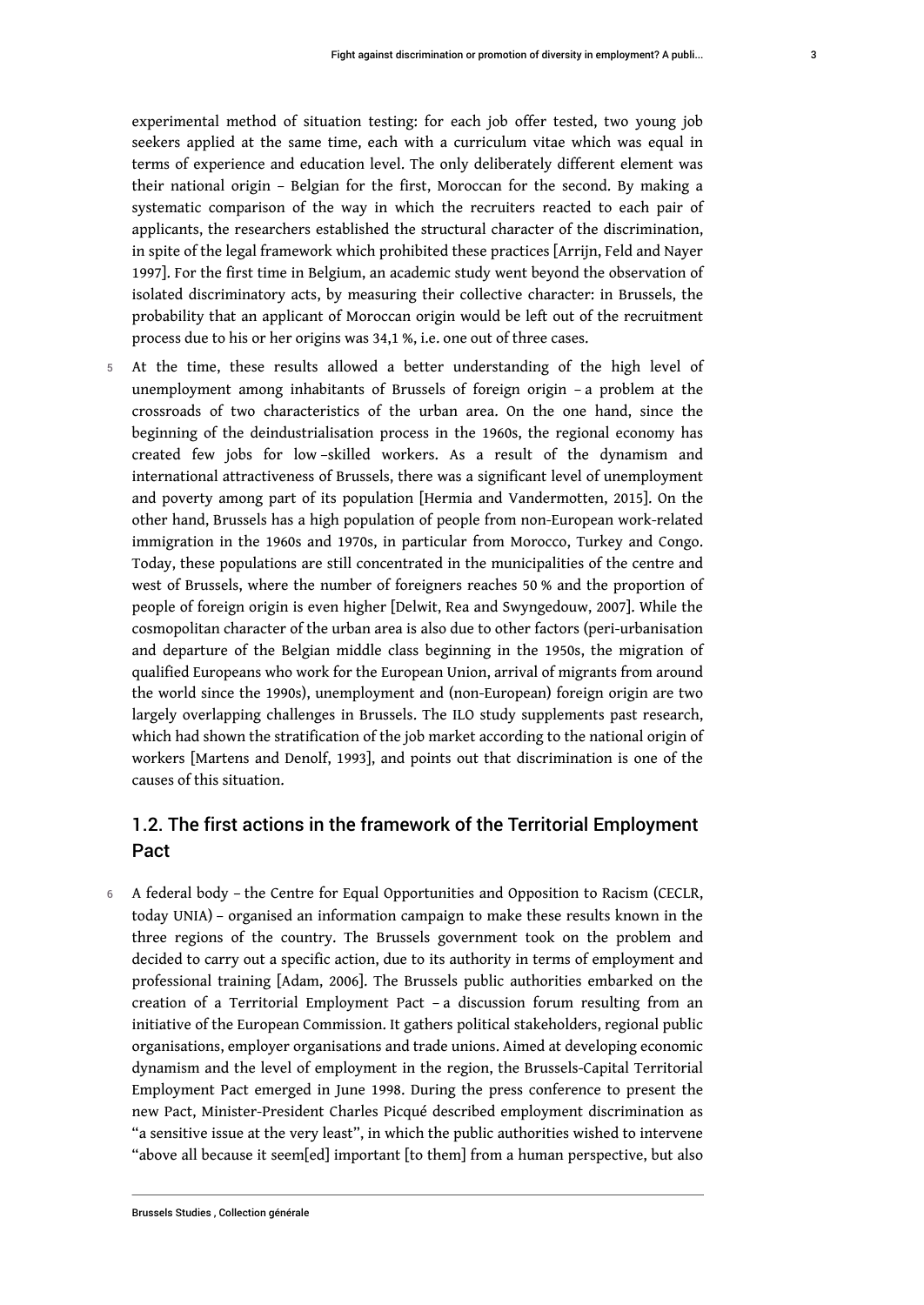because it [was] one of the components of the reality in Brussels". After announcing several measures which were taken in the following months, the Minister-President specified that they had to allow the promotion of the "potential of the entire population of Brussels". Unlike the official bodies overseeing social dialogue regarding employment – *Conseil Économique et Social de la Région bruxelloise* (CESRBC) and *Comité de gestion de l'Office bruxellois pour l'emploi* (ORBEm) – the Pact was designed as an informal opportunity for discussion. However, the first regional measures in this area were worked out during meetings of its plenary assembly and its working group devoted to discrimination.

7 The first initiative was the organisation of seminars intended for stakeholders of the Brussels economy. They gathered several hundred employers' representatives, trade union representatives and stakeholders in the area of social and professional integration, between October 1999 and June 2004. Certain seminars targeted specific sectors of activity (transport; metal production; old people's homes; hotels, restaurants and cafés; banks and insurance). During these meetings organised with CECLR, one of the researchers associated with the ILO study presented the results. At the beginning of the 2000s, a practical guide entitled *"Tous égaux face à l'embauche"* (Equality for All in the Search for Employment) was written for public and private employment intermediaries. Inspired by a Flemish initiative, the guide analysed the processes of discrimination, presented the Belgian legal framework in the area and offered concrete advice to counter possible discriminatory requests expressed by employers. The guide was distributed among staff at the *Office régional pour l'emploi* (ORBEm), and the members of the Pact undertook to promote it internally. In June 2003, an information point on employment discrimination was also created at ORBEm. The information point informs and advises people by directing them towards CECLR if they would like to lodge a complaint. Finally, the Territorial Pact ordered a new study to update and further the ILO study, this time by targeting the job market in Brussels specifically.

# 2. Structuring and reorientation of the regional intervention: the promotion of diversity (2004-2012)

#### 2.1. The Martens-Ouali study and the changes in public action

<span id="page-4-0"></span>8 The results of the new study [Martens and Ouali, 2005] were presented during the plenary assembly of the Territorial Pact on 14 December 2004. The methodology of the researchers at *Université libre de Bruxelles* (ULB) and *Katholieke Universiteit Leuven* (KUL) was partially different from that of the ILO study: rather than turning to stakeholders, they followed job seekers in their steps. The approach was more complete and combined situation testing, statistical analyses and interviews with job seekers. The results confirmed those established at the end of the 1990s: by comparing the paths of applicants of Belgian origin and those of applicants of foreign origin, the researchers observed discrimination towards the latter in 45 % of cases. The phenomenon affected women as well as men, both low-skilled and highly skilled applicants, even if they had acquired Belgian nationality. Within the Territorial Pact, these results pointed to failure: "If we continue to deal with the problem as we have done until now, we are going straight into the wall"[1](#page-11-0) . In March 2005, the study was presented during a public seminar, and the members of the Pact expressed the desire to transform regional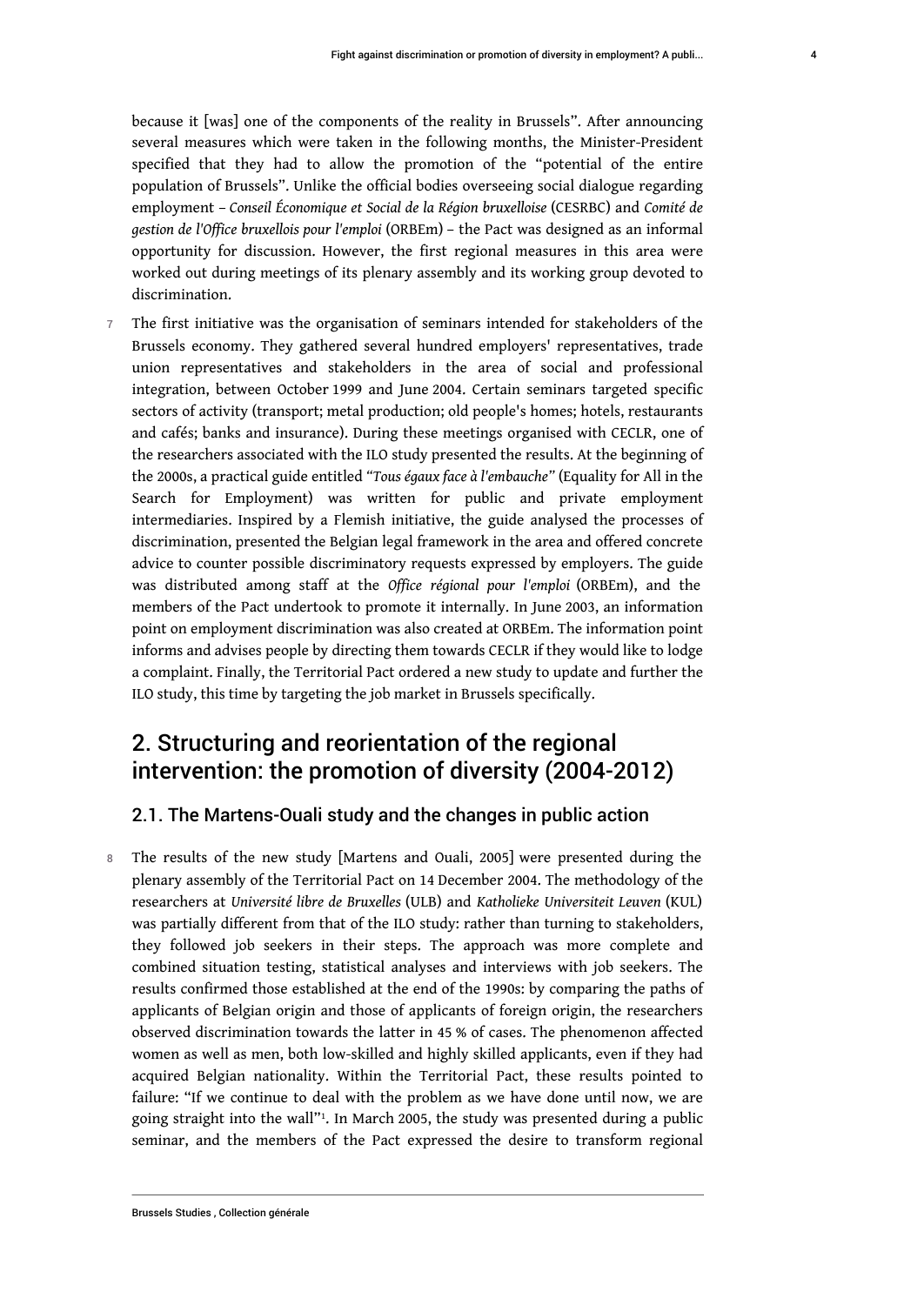intervention in this area. A regional unit of consultants in diversity was formed in order to communicate more broadly regarding these challenges and to provide support to companies in implementing a diversity policy. The trade unions (CSC, CGSLB and FGTB) also received subsidies to hire advisers in diversity. Finally, new measures were created.

#### 2.2. The new instruments of the Brussels diversity policy

- 9 In terms of communication and awareness raising, the sectoral seminars were replaced by meetings with a shorter and more informal format: the *Moments-spots*. Led by the regional consultants unit, often with the support of an external partner, they gathered companies around a specific theme (in-house mentoring, the diversification of recruitment channels, anonymous CVs). Priority was given to the exchange of practical information, and participants presented their questions and difficulties, the solutions they found and their accomplishments.
- 10 A Diversity Charter was proposed to companies in Brussels at the end of 2005. Signatories are asked to implement the management of non-discriminatory human resources, by trying to reflect the diversity in Brussels, in particular ethnic and cultural. The text, which is not legally binding, presents "pluralism" as a source of "increased economic and social value": its promotion must benefit companies in terms of innovation and commercial outlets, and populations exposed to discrimination, through better access to employment. They are designated according to the criteria of foreign origin (with the Flemish term *allochtone*), disability, age and gender. Initially adopted by 50 companies, the Charter had 168 signatories in 2016.
- 11 Another measure appeared in 2010: the Brussels Diversity Label. Like the Charter, the Label is a communication tool indicating a company's commitment to diversity. But while the Charter is based on a company's unilateral support, the Label is awarded by the Brussels-Capital Region, with the main condition being the implementation of a Diversity Plan. Five companies received the Label in February 2010, and 15 others in December 2011. In 2016, there were 71 companies which had received the label.
- 12 Finally, beginning in 2006, the Diversity Plan became the main instrument of the Brussels policy in this area. In order to take part in the initiative, a private company must take action with respect to recruitment, staff support and communication. The objective must be to promote and increase staff diversity, bearing in mind the following criteria: foreign origin, gender, disability and age. The projects must be validated by company managers and representatives of the workers. They are then examined by the Territorial Pact Diversity Committee, the Actiris Management Committee, and the Regional Employment Minister. In the event of an agreement, the company receives support for two years from the Brussels diversity unit, and the planned action is cofinanced by the Region for a maximum amount of 10 000 euros. The objectives and the modes of operation of the Diversity Plan were first stated in an informal working document, and were then enshrined in the law by a Brussels parliamentary order in September 2008, and a decree of the Government of the Brussels-Capital Region in May 2009. Between 2007 and 2012, approximately 50 companies joined the initiative. In 2016, there were 101 companies which had established a Brussels Diversity Plan.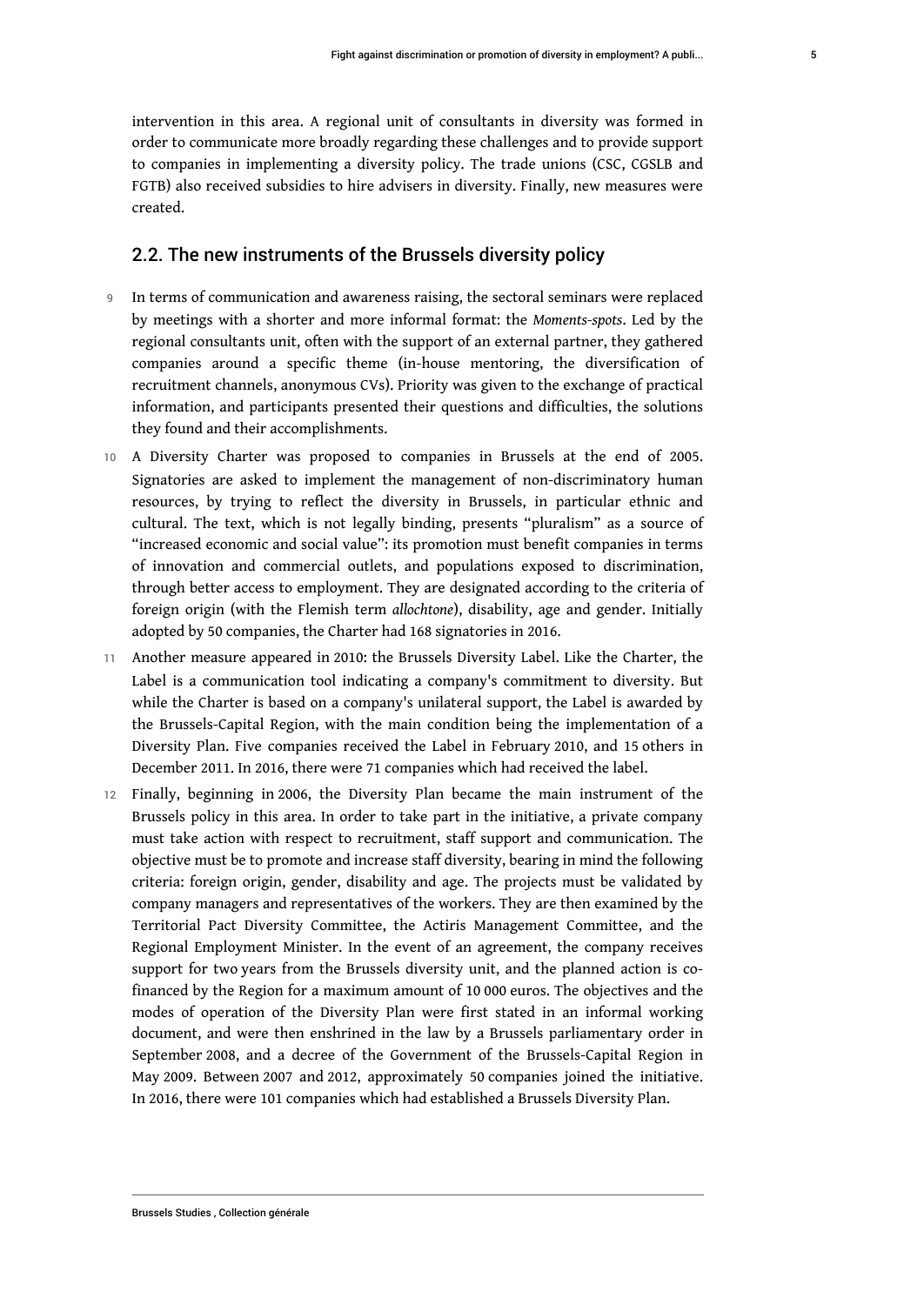# 3. A change in strategic direction at two levels

#### 3.1. The relationship to the law

- 13 The notion of discrimination refers to the inequality of treatment experienced by individuals in access to a law, a good or a service, with respect to real or imagined characteristics which cannot be taken into account according to the law. The relationship to the law is essential here: in Belgium, the increased awareness of the notion of discrimination is linked to the development of European legislation. In the wake of directives in the 1970s which condemned unequal treatment related to sex, the Treaty of Amsterdam (1997) allowed this principle to be applied to other categories. Directive 2000/43 of 29 June 2000 prohibiting discrimination based on ethnic origin and race, and directive 2000/78 of 27 November 2000 condemn these practices in the area of work and employment, by extending the list of prohibited criteria (disability, age, sexual orientation, religion and convictions). The legislative competences in this area are now divided between the federal state, the three communities and the three regions in the country [Bribosia and Rorive, 2008].
- 14 In Belgium as in other European countries, the references to the notion of diversity have multiplied since the beginning of the 2000s, first through charters, training sessions and action programmes in private and public organisations. These initiatives drew their inspiration from diversity management, conceived at the beginning of the 1980s in the United States, when human resources managers and management experts transformed the equal opportunities measures established in companies following the Civil Rights Acts (1964). According to this new approach, discrimination was deemed irrational from an economic point of view [Becker, 1957], and – motivated by ethical considerations – the legal constraints were also criticised: they would be incapable of reducing the injustice on the job market, and would be incompatible with the needs of private companies [Thomas, 1990]. In the United States as well as in Europe, the policies for the promotion and management of diversity were thus incentives most of the time: companies were free to commit themselves or not, and to choose the content of the actions they wished to carry out [Bereni, 2009; Dobbin, 2009].
- 15 In Brussels, the interventions in the first years always referred to the antidiscriminatory legal framework. By favouring information and awareness raising among job market stakeholders regarding these challenges (sectoral seminars, training of employment intermediaries), and by encouraging job seekers to react to discriminatory practices (complaints office), the Brussels public authorities acted as an intermediary with respect to legal action. Beginning in 2004, when public action included new measures and was becoming more substantial in operational terms, this dimension did not disappear – for example, the complaints office continues its activities to this day – but became less significant. The new instruments elaborated between 2004 and 2009 – the Diversity Charter and the Diversity Plan in particular – favour the spreading of operational advice and non-legal standards, included together as "good practices". Furthermore, these instruments act only as incentives: the Territorial Pact prevents the possibility of forcing private companies in Brussels to commit themselves to a regional measure.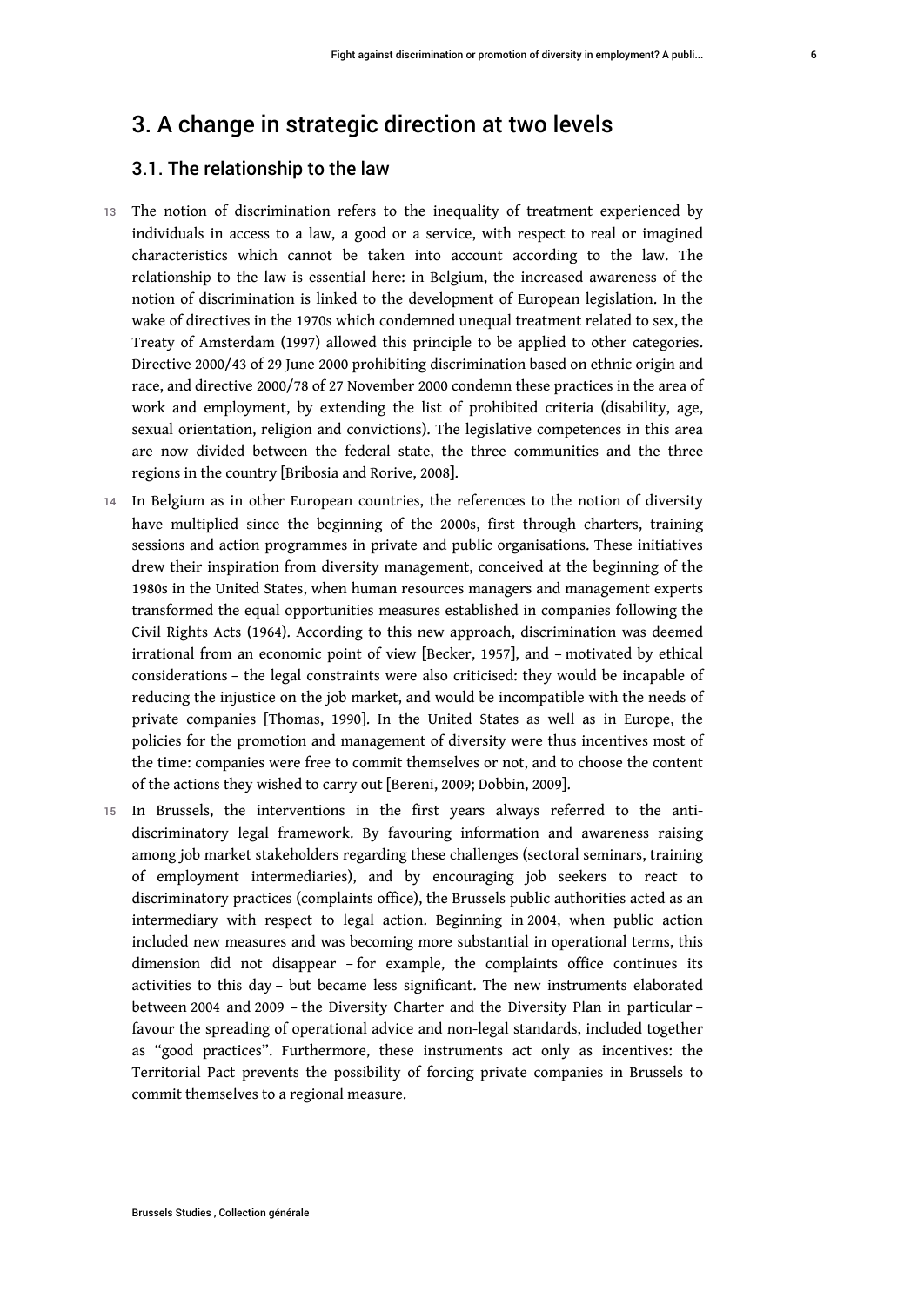#### 3.2. The targets of public intervention

- 16 Another difference between policies in the fight against discrimination and the promotion of diversity concerns the stakeholders (individuals, organisations) targeted by them. The notion of discrimination refers to acts (individual) and processes (collective) which treat certain populations as being inferior and put them at a disadvantage, preventing them from accessing scarce resources (employment, housing, rights and services). Based on prevention or sanction, anti-discriminatory policies are aimed at intervening in practices which are deemed unjust and unlawful, by distinguishing the guilty parties and the victims (potential or proven). For its part, the notion of diversity is characterised by a focus on the interests of organisations, in particular those of the management and shareholders. In spite of "win-win" arguments – it would also benefit the disadvantaged populations on the job market to maximise the collective interest – the priority is always to increase the performance of organisations. The prevention or sanction of unequal treatment is therefore a secondary objective, which could also simply disappear.
- It may be observed that the instruments adopted in Brussels before and after 2004 do not target the same stakeholders [Tandé, 2015]. The first seminars were aimed at raising awareness among employers, union stakeholders and employment intermediaries in order to improve the situation for the inhabitants of Brussels of foreign origin on the job market. For its part, the information point on employment discrimination intervenes directly with these populations when they suspect that they have been the victims of a discriminatory practice. Beginning in 2004, these populations were no longer the only targets of regional public intervention, which had to benefit all components of companies. The text of the Diversity Charter thus considers that "pluralism" benefits managers, staff and populations exposed to discrimination, whether they are workers or job applicants. Furthermore, the inhabitants of Brussels of foreign origin are generally not associated with the implementation of measures. Thus, the Diversity Plan is above all part of a perspective of social dialogue: implementing a plan involves obtaining the agreement of the management and the staff representatives, as well as trade union representatives, as the case may be. A joint "support structure" must also be created to supervise the planned actions. But representatives of the groups targeted by the measure – defined according to foreign origin, gender, age or disability – are not always associated. This possibility is left to the discretion of the company, which, in practice, is rarely the case. Finally, the interest of private employers is reinforced directly by the fact that this Brussels policy imposes no restrictions on them, but offers them new resources which they are free to use at their own will (help from regional consultants, subsidies, communication tools). This approach can therefore be summed up in the phrase: "Diversity, a true asset for your company"?.  $\,$

# <span id="page-7-0"></span>4. The variable impact of the Diversity Plan in private companies in Brussels

18 A few years after the launch of the Diversity Plan, a first external evaluation questioned its modes of operation and its effects on the companies which commit themselves to it [Tandé, Desmarez and Crosby, 2012]. A key question involved identifying the possible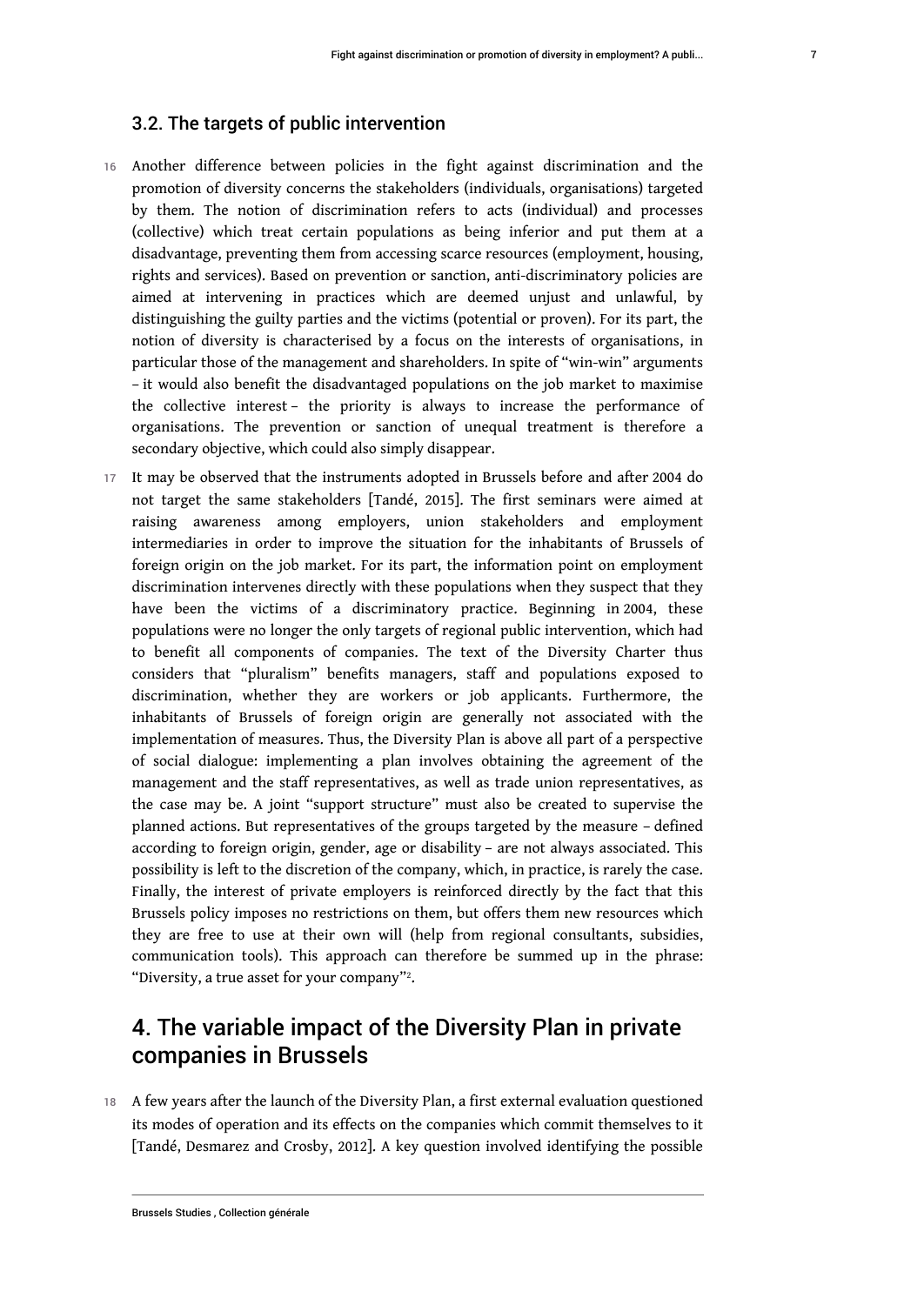changes to the modes of company management and the situation of the target groups within these companies after two years. From a methodological point of view, several companies were selected according to the following criteria: they had to have completed their plan, be of different sizes (SMEs, large companies) and be involved in different sectors of activity. Based on internal evaluations carried out with the Regional Diversity Unit, the approach seemed to have had significant effects, or on the contrary, more limited effects. Interviews were conducted with representatives of the management and the staff (union representatives in certain cases). The analysis was also based on administrative documents (initial project, interim and final evaluation).

- 19 Generally speaking, the evaluation showed the capacity of the Brussels public authorities to convince private companies to commit themselves to this approach, and to carry out actions which they would not have carried out on their own initiative. This result is possible due to the incentive approach, based on the availability of resources (financial, support), and not due to the threat of legal sanctions. On a daily basis, the regional diversity consultants carry out intense lobbying with companies, in order to encourage them to commit themselves and to see projects through. Conversely, they try to separate themselves from labour inspection services. Another common point between the different plans is the compliance with the operational and legal procedure, from the signing of an agreement with the Region to the final evaluation after two years. The constitution of a joint structure which associates management and workers is often difficult, but is successful in most cases. However, major differences emerge during implementation. Certain actions in the initial programme are well implemented and become integrated into normal company operations. On the other hand, other actions are carried out only once, and the company returns to its former practices and procedures. Finally, for different reasons, certain companies do not carry out the planned actions, and the Brussels public authorities therefore have no choice but to take away the subsidies which were given to them.
- 20 For its part, the impact on the general operation of the company may be significant, in particular when practices and procedures are informal and/or debated internally. In this case, the implementation of a plan brings new practices, which tend to professionalise staff management modes. On the other hand, the plans produce less effects when these management modes are already very structured, in particular in big companies. Furthermore, the observed evolution is more significant concerning the general operation of the companies involved (selection and recruitment, staff management, internal and external communication) than the situation of those who work for them, with respect to the criteria used by the Brussels Region (nationality/ foreign origin, gender, disability, young workers, skilled workers, low-skilled workers). While the problem of workers of foreign origin is examined with precision (analysis of staff composition, training of teams with respect to the challenges of discrimination and diversity), the plans contribute to putting an end to discriminatory practices when they have been identified in a company. But this problem can also be the object of more superficial attention, for example when the managers of a company maintain that diversity is an essential characteristic of their organisation, but refuse to investigate possible discriminatory practices which have taken place in the past. As regards unions, in the case of a social conflict in particular, the representatives may refuse to work on the issue of inequality linked to foreign origin, for fear of undermining the cohesion of workers with respect to management.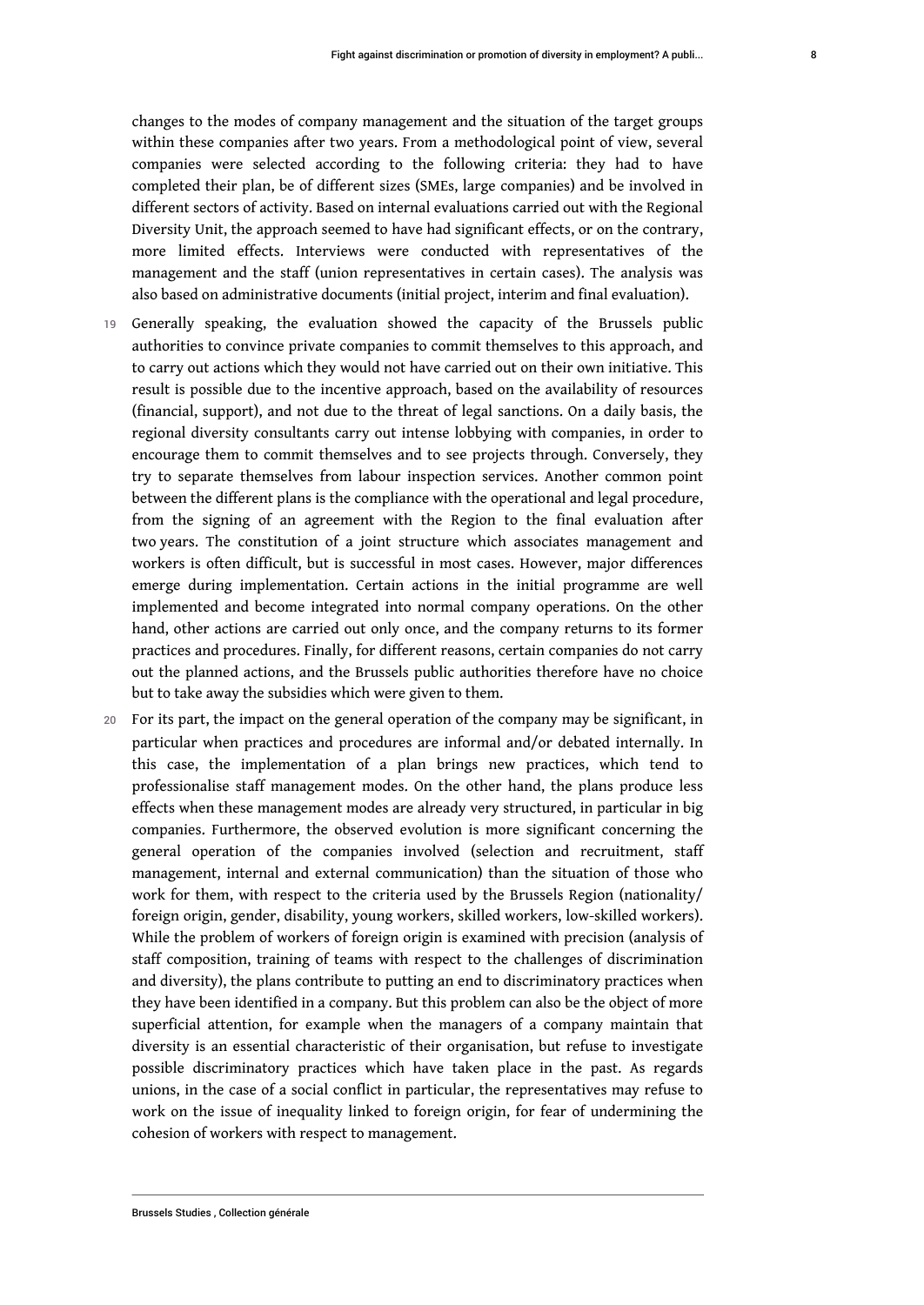21 In the end, despite the aspects of the measure which are specific to Brussels – in particular the obligation for each plan to be in keeping with a perspective of social dialogue associating management and workers – the actions implemented in this framework greatly resemble those implemented in the private sector without the intervention of the public authorities: business case rhetoric on the benefits of diversity, the difficulty for discrimination to be a systematic object of investigation and intervention, the varying consideration of the situation and the interests of minority workers [Doytcheva and Caradec, 2008]. The comparison also applies to the effects obtained: the strictly incentive-based approach promoted by the public authorities and the room for manoeuvre which companies have in this framework, make the Diversity Plan a measure whose impact itself varies [Tandé, 2017].

# Conclusion

- 22 This article focuses on the development of public action in Brussels in the fight against discrimination and the promotion of diversity on the private job market between 1997 and 2012. In recent years, several important changes have taken place, in particular the dissolution of the Territorial Employment Pact and the taking over of the management of this policy by the regional employment agency Actiris. Since July 2014, it has been defined by the *Conseil de la non-discrimination et de la diversité* (CNDD). This authority includes representatives of the Brussels Minister for Employment, Actiris, employer organisations and trade unions, and the Brussels Regional Public Service. What is the situation, therefore, with the challenges identified for the preceding period?
- 23 A first question would be about the objectives of non-discrimination and the promotion of diversity today. The assertion of this notion in the mid-2000s contributed to reducing the attention to the problem of discrimination. Likewise, by focusing on the interest of private companies, the regional government partly lost sight of the populations of foreign origin who were the initial targets of its intervention. The name of the authority in charge of supervising this policy today – *Conseil de la nondiscrimination et de la diversité* – indicates the political will to link these two themes. It would be worthwhile to know what this translates into concretely, in particular in the implementation of Diversity Plans. In the first years of the measure, one of the biggest difficulties was precisely to work on the problem of discrimination in companies. Furthermore, the notion of diversity still does not seem to have received theoretical and operational content in public action in Brussels. This raises questions, as the Region also has a diversity policy within its own administration [Rea, 2015], and in 2017 it organised a series of public events on this theme.
- 24 A second question involves the impact of this policy and its measures on human resources management modes in private sector companies. The first evaluation of the measure indicated quite significant effects on staff management modes and, sometimes, an improvement in the situation of workers of foreign origin in the companies which had committed themselves. But significant variations between plans were also underlined, in terms of implementation as well as impact. The situation of companies was examined two years after the implementation of a Diversity Plan: it would be worthwhile to know if these companies have developed substantial diversity policies since, or if their commitment ended at the same time as the financial and human support offered by the region. The impact of this policy could also be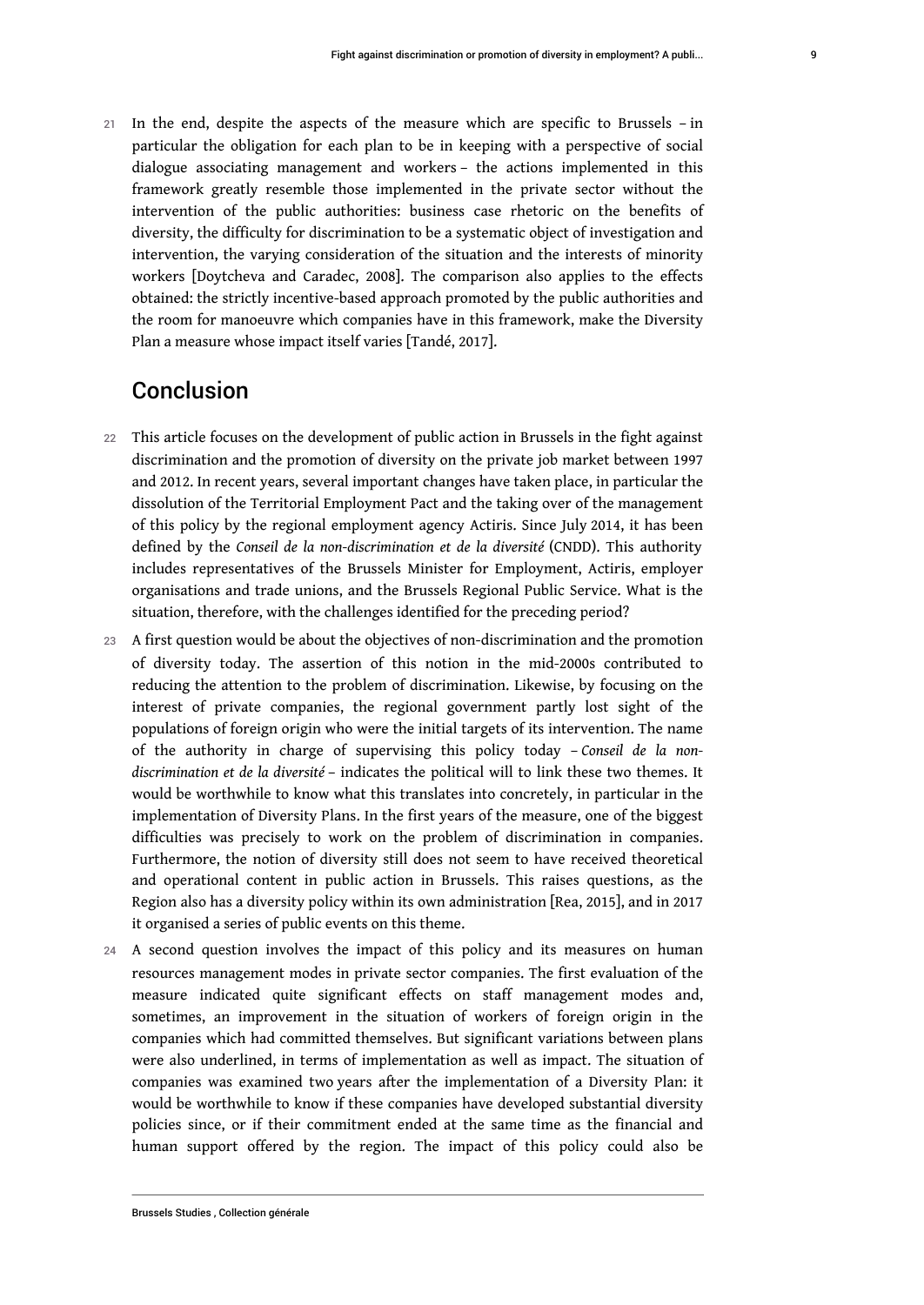<span id="page-10-0"></span>questioned for the Brussels Region as a whole, and not only within companies which are directly associated. On this point, a second evaluation mission concluded with limited effects at macro-economic level, and advocated in particular the realisation of a Diversity Plan as the condition for regional support for companies [IDEA-Consult, 2016]. At the end of 2016, the regional government seemed to favour increased support for companies which had committed themselves to this approach.<sup>[3](#page-11-2)</sup>

25 A third challenge might also be questioned: that of the participation of populations exposed to discrimination in the elaboration and implementation of this policy. The absence of stakeholders who represent their interests directly in the Territorial Pact prompted a shift from the fight against discrimination to the promotion of diversity, and also contributes to the limited impact of the Diversity Plans. An evolution would surely take place if the processes for the elaboration and implementation of this policy were opened to populations officially designated as its "target public" (according to the criteria of foreign origin, gender, disability and age). But this would require to consider traditional modes of social dialogue in terms of employment, and more broadly, the universalist paradigm which directs most public policies in the Brussels-Capital Region [Rea, 2007].

#### BIBLIOGRAPHY

ADAM, Ilke, 2006. La discrimination ethnique à l'embauche à l'agenda politique belge, In: *Formation Emploi*. nr 94, pp. 11-25.

ARRIJN, Peter, FELD, Serge en NAYER, André, 1997. *Belgische deelname aan het onderzoek van het Internationaal Arbeidsbureau aangaande discriminatie van werknemers van buitenlandse afkomst of ethnische minderheden in de wereld van de arbeid.* Brussel: Federale diensten voor wetenschappelijke, technische en culturele aangelegenheden.

BECKER, Gary S., 1957. *The Economics of Discrimination*. Chicago: University of Chicago Press.

BERENI, Laure. 2009. Faire de la diversité une richesse pour l'entreprise: La transformation d'une contrainte juridique en catégorie managériale. In: *Raisons politiques*. nr 35, pp. 87-105.

BRIBOSIA, Emmanuelle en RORIVE, Isabelle, 2008. *Report on measures to combat discrimination. Directives 2000/43/EC and 2000/78/EC. Country report 2007/ Belgium*. Bruxelles : European Network of Legal Experts in the Nondiscrimination Field, Human European Consultancy, Migration Policy Group.

DELWIT, Pascal, REA, Andrea en Swyngedouw, MARC, 2007. *Bruxelles ville ouverte.* Paris: L'Harmattan.

DOBBIN, Frank, 2009. *Inventing equal opportunity.* Princeton: Princeton University Press.

DOYTCHEVA, Milena en CARADEC, Vincent, 2008. *Inégalités, discriminations, reconnaissance. Une recherche sur les usages sociaux des catégories de la discrimination*. Lille: Université de Lille 3, GRACC.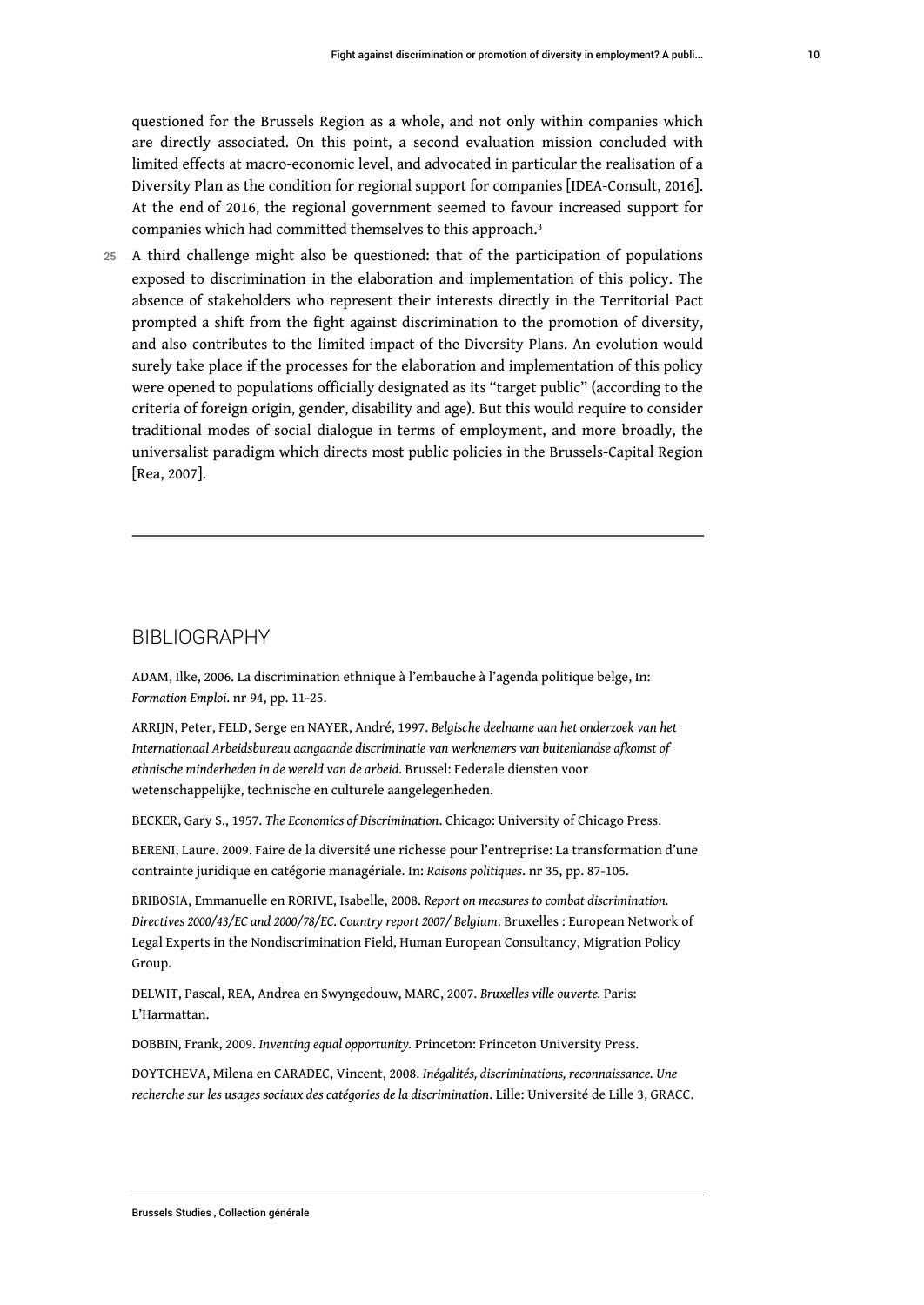HERMIA, Jean-Pierre en VANDERMOTTEN, Christian, 2015. Brussels Studies fact sheet. De wereld in Brussel. Brussel in de wereld. In: *Brussels Studies*. 27/11/2015, nr. 94. Beschikbaar op het adres: http://journals.openedition.org/brussels/1318

IDEA-CONSULT, 2016. *Evaluatie van de instrumenten ter promotie van diversiteit in de privésector van het Brussels Hoofdstedelijk Gewest.* Brussel.

MARTENS, Albert en DENOLF, Lieven, 1993. Inégalité sociale sur le marché de l'emploi: le déterminant ethnique, In: *Critique Régionale. Cahiers de Sociologie et d'Économie Régionales.* n° 19.

MARTENS, Albert, en OUALI, Nouria, 2005. *Etnische discriminatie op de arbeidsmarkt in het Brussels Hoofdstedelijk Gewest. Onderzoek in het kader van het Sociaal Pact voor de Werkgelegenheid van de Brusselaars.* Brussel: BGDA

REA, Andrea, 2007. L'étude des politiques d'immigration et d'intégration des immigrés dans les sciences sociales en Belgique francophone, In: MARTINIELLO, Marco, REA, Andrea en DASSETTO, Felice. *Immigration et integration en Belgique francophone. État des savoirs.* Louvain-la-Neuve: Academia Bruylant.

REA, Andrea, 2015. Politiques de diversité à Bruxelles: entre politiques symboliques et action positive. In: RINGELHEIM, Julie, HERMAN, Ginette et REA, Andrea. *Politiques antidiscriminatoires*, Louvain-la-Neuve: De Boeck.

TANDE, Alexandre, 2015. Cibler (ou non) les populations d'origine étrangère? L'action publique bruxelloise à l'épreuve des discriminations ethno-raciales en matière d'emploi. In: DEVLEESHOUWER, Perrine, SACCO, Muriel en TORREKENS, Corinne*. Bruxelles, ville mosaïque. Entre espaces, diversités et politiques*. Bruxelles: Editions de l'Université de Bruxelles.

TANDE, Alexandre, 2017. Implementing a diversity policy through public incentives: Diversity Plans in companies of the Brussels-Capital Region. In: *Journal of Ethnic and Migration Studies.* vol. 43, nr 10, pp. 1731-47.

TANDE, Alexandre, DESMAREZ, Pierre et CROSBY, Andrew, 2012. Évaluation du dispositif « plan de diversité » dans le cadre de la politique bruxelloise de lutte contre les discriminations et de promotion de la diversité en matière d'emploi. Bruxelles: Actiris en ULB Metices.

THOMAS, Roosevelt R., 1990. From Affirmative Action to Affirming Diversity. In: *Harvard Business Review*. vol. 68, nr 2, pp. 107-17.

#### **NOTES**

<span id="page-11-0"></span>**[1.](#page-4-0)** Territorial Pact, 2004. *Réunion de l'Assemblée plénière du 14 décembre 2004*, minutes.

<span id="page-11-1"></span>**[2.](#page-7-0)** Territorial Pact, 2010. *Prêt pour plus de diversité dans votre entreprise !*, flyer.

<span id="page-11-2"></span>**[3.](#page-10-0)** Cabinet du Ministre Gosuin, 2016. *Lutte contre la discrimination. La Région bruxelloise va se doter de dispositifs totalement inédits,* press release. 08/12/2016. Available at: https:// www.didiergosuin.brussels/sites/default/files/communiques-de-presse/ cab\_gosuin\_dp\_discrimination\_emploi\_161208.pdf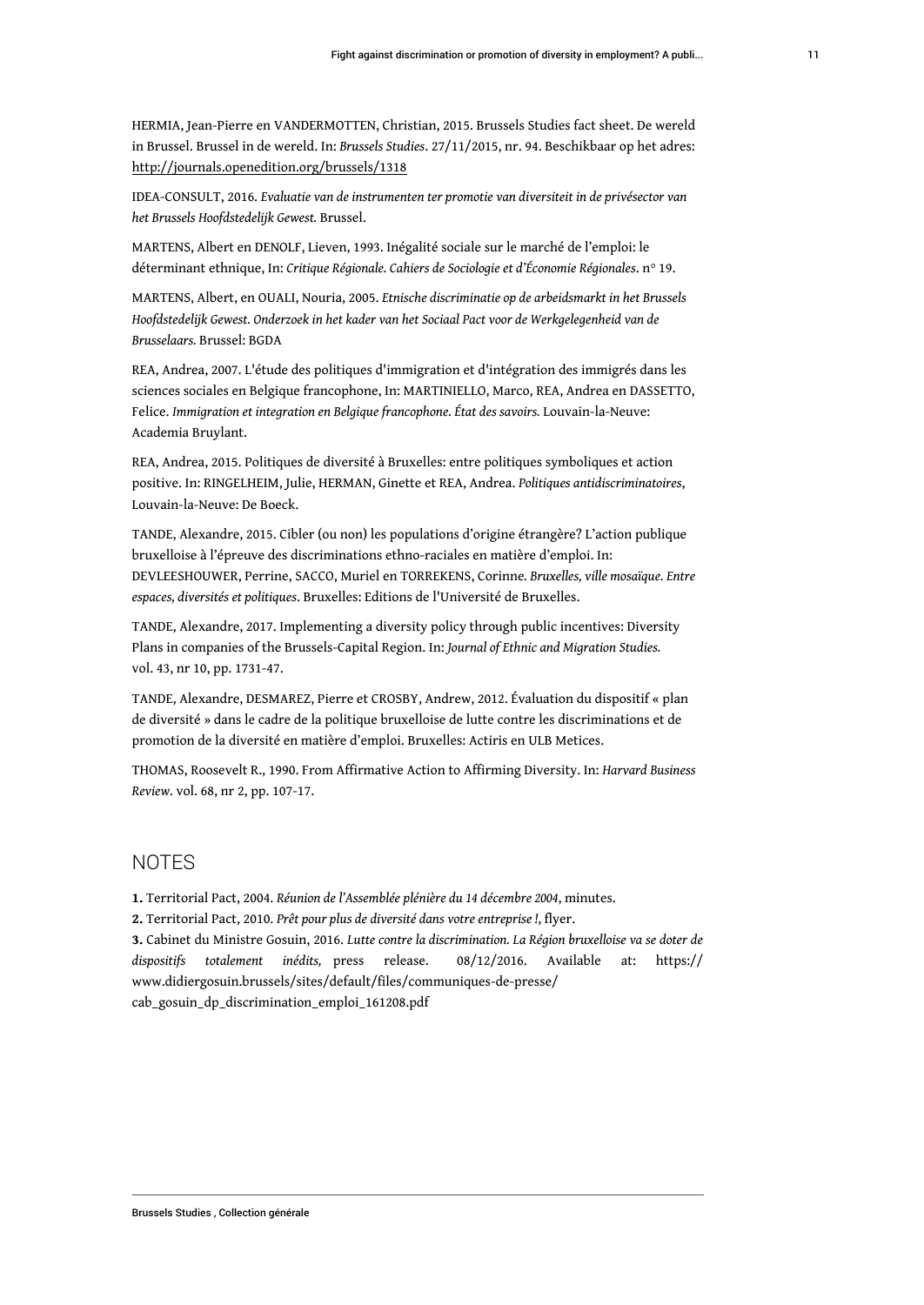### **ABSTRACTS**

At the end of the 1990s, the Brussels-Capital Region launched actions to fight against employment discrimination with respect to people of foreign origin. In a social and historical perspective, using oral and documentary sources, this article presents the context in which this public policy emerged, the experimental actions in the first years, and its transformation in the mid 2000s. At the same time that it was consolidated (inclusion of new measures in the regional law, establishment of a Brussels unit of consultants in the area of diversity), this policy was also given a new objective: the promotion of diversity. While the fight against discrimination and the promotion of diversity are often presented as the "two sides of the same coin", these two objectives may also diverge or oppose each other. A review of the history of this Brussels policy, its evolution and impact, therefore allows the current responses to two major challenges for the urban area to be questioned: the inequality of access to employment and the recognition of sociocultural diversity.

A la fin des années 1990, la Région de Bruxelles-Capitale engage des actions pour lutter contre les discriminations liées à l'origine étrangère dans le domaine de l'emploi. Dans une perspective socio-historique, mobilisant sources orales et documentaires, cet article retrace les conditions de création de cette politique publique, les actions expérimentales des premières années, puis sa transformation au milieu des années 2000. En même temps qu'elle est consolidée (inscription dans le droit régional de nouveaux dispositifs, constitution d'une cellule bruxelloise de consultants en diversité), cette politique se voit aussi réorientée vers un nouvel objectif, la promotion de la diversité. Or si lutte contre les discriminations et promotion de la diversité sont souvent présentées comme les « deux faces d'une même pièce », ces deux objectifs peuvent aussi diverger ou s'opposer. Revenir sur l'histoire de cette politique bruxelloise, ses évolutions et son impact, permet alors d'interroger les réponses actuelles à deux défis majeurs de l'agglomération : les inégalités d'accès à l'emploi et la reconnaissance de la diversité socio-culturelle.

Eind jaren 1990 treft het Brussels Hoofdstedelijk Gewest maatregelen in de strijd tegen discriminaties op de arbeidsmarkt op grond van etnische origine. In een sociohistorisch perspectief en op basis van mondelinge en geschreven bronnen schetst dit artikel de omstandigheden waarin dat overheidsbeleid tot stand komt, de experimentele acties van de eerste jaren en de wijziging van dat beleid in de jaren 2000. Tegelijk met zijn consolidatie (integratie van nieuwe maatregelen in het gewestelijk recht, oprichting van een Brusselse cel van diversiteitsconsultants) wordt het beleid tevens geheroriënteerd naar een nieuwe doelstelling: promotie van diversiteit. De strijd tegen discriminaties en de promotie van diversiteit worden weliswaar vaak voorgesteld als "de twee zijden van dezelfde medaille", maar die twee doelstellingen kunnen ook een andere richting uitgaan of zelfs tegenstrijdig zijn. Een overzicht van de totstandkoming van dat Brussels beleid, van de evoluties en de impact ervan verstrekt dan toelichtingen bij de huidige antwoorden op twee grote uitdagingen in de Brusselse agglomeratie: de ongelijke toegang tot de arbeidsmarkt en de erkenning van de socioculturele diversiteit.